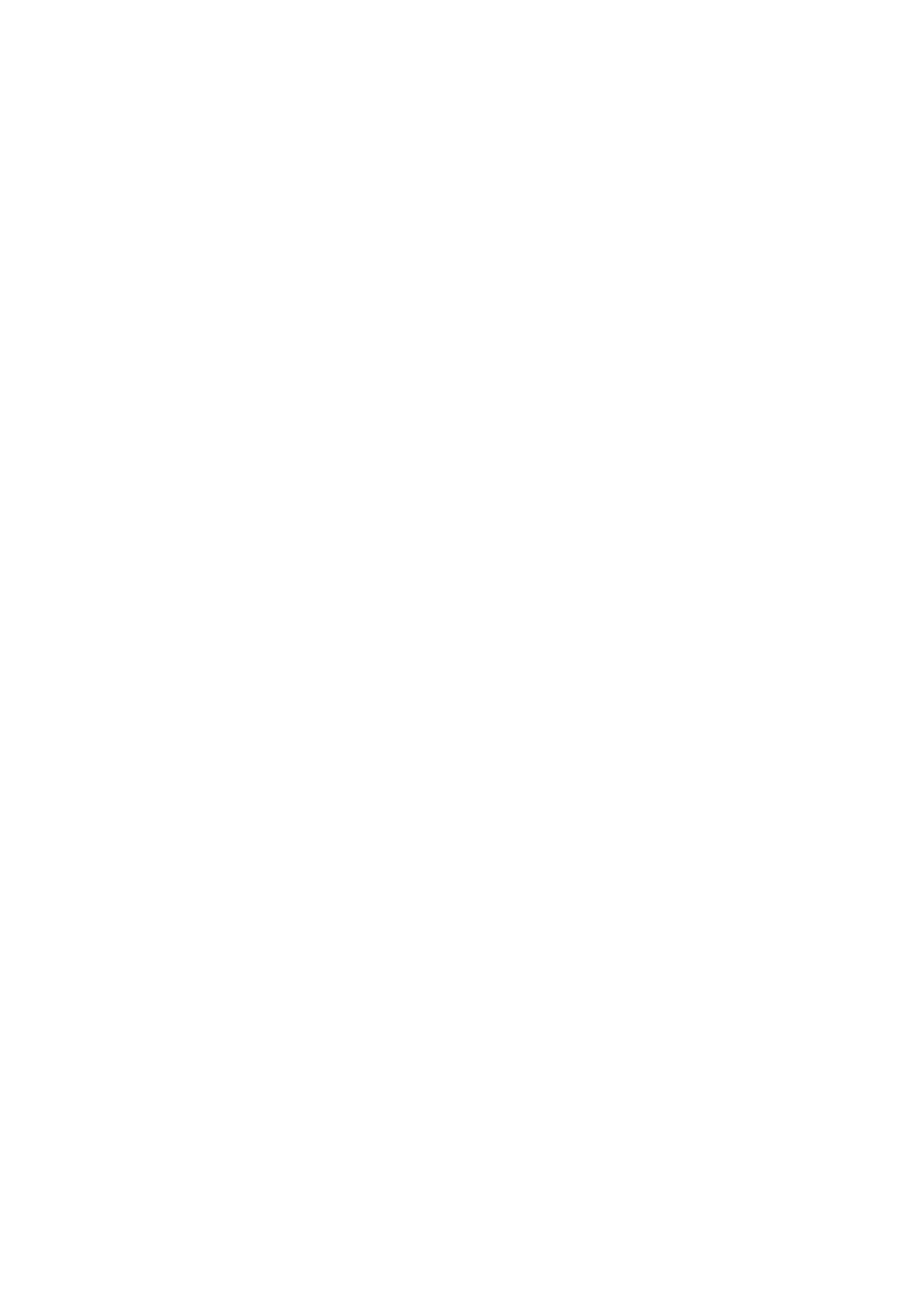# **Contents**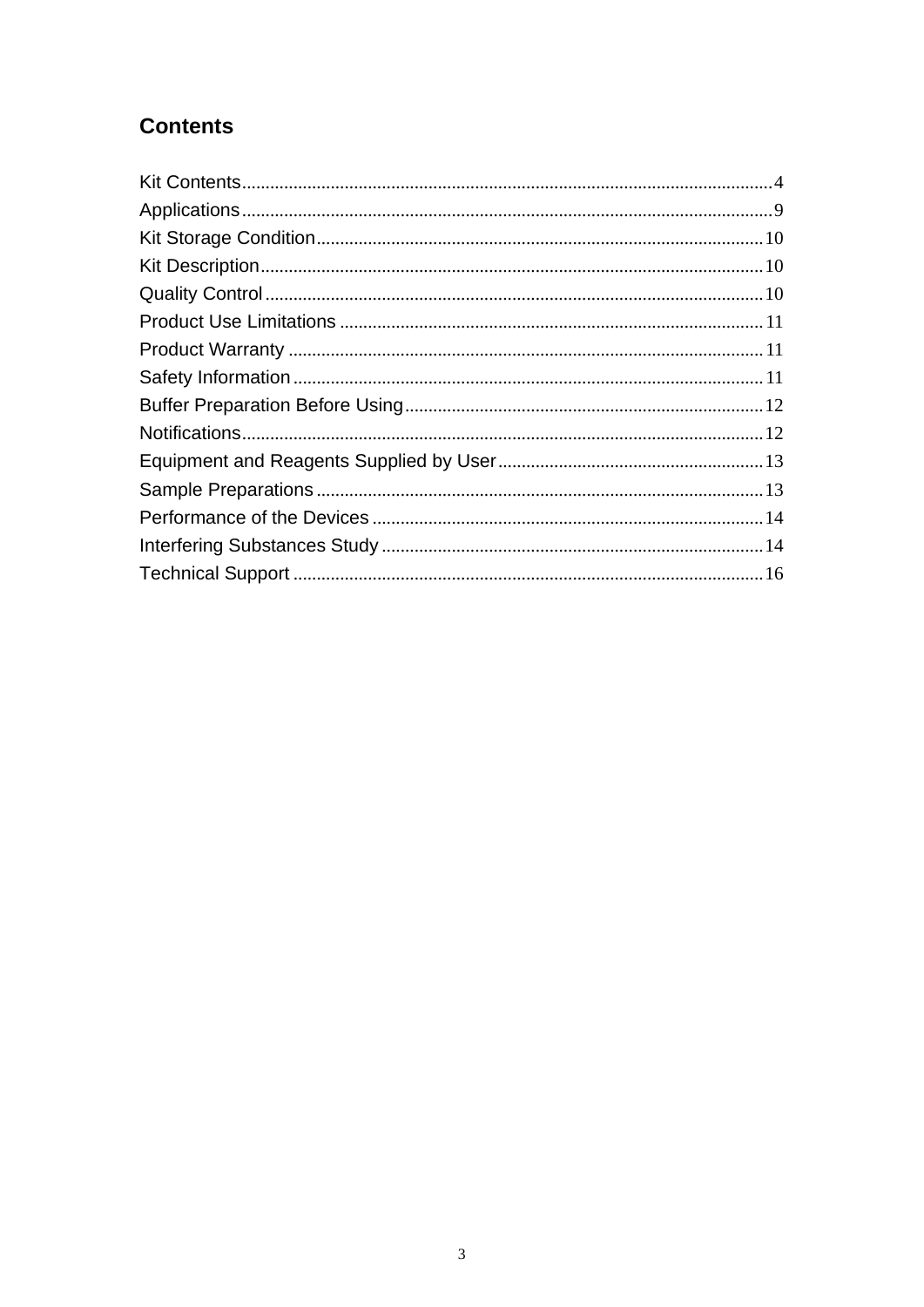# <span id="page-3-0"></span>Kit Contents

| LabTurbo             | <b>DNA Mini Kit</b> | <b>DNA Mini Kit</b> | <b>DNA Mini Kit</b> | <b>DNA Mini Kit</b> |
|----------------------|---------------------|---------------------|---------------------|---------------------|
| Kit                  |                     |                     |                     |                     |
| Cat. No.             | LGD480-220          | LGD480-300          | LGD480-500          | LGD480-1000         |
| Number of            | 480                 | 480                 | 480                 | 480                 |
| preparations         |                     |                     |                     |                     |
| Column               | 480                 | 480                 | 480                 | 480                 |
| set                  |                     |                     |                     |                     |
| Sample 6-tube        | 100                 | 100                 | 100                 | 100                 |
| strip                |                     |                     |                     |                     |
| <b>Elution tubes</b> | 480                 | 480                 | 480                 | 480                 |
| 2.0 <sub>m</sub>     |                     |                     |                     |                     |
| <b>DLL</b>           | $1 \times 160$ ml   | 1 x 200 ml          | 2 x 160 ml          | $2 \times 160$ ml   |
|                      |                     |                     |                     | 1 x 225 ml          |
| LW1                  | 3 x 175 ml          | $1 \times 38$ ml    | 95 ml<br>1 x        | 4 x 175 ml          |
| (concentrate)        |                     | 3 x 175 ml          | 3 x 175 ml          |                     |
| <b>CCEB</b>          | $2 \times 500$ ml   | $2 \times 500$ ml   | $2 \times 500$ ml   | $2 \times 500$ ml   |
| Proteinase K         | $2 \times 5$ ml     | $3 \times 5$ ml     | $5 \times 5$ ml     | $9 \times 6$ ml     |
| Handbook             | 1                   | 1                   | 1                   | 1                   |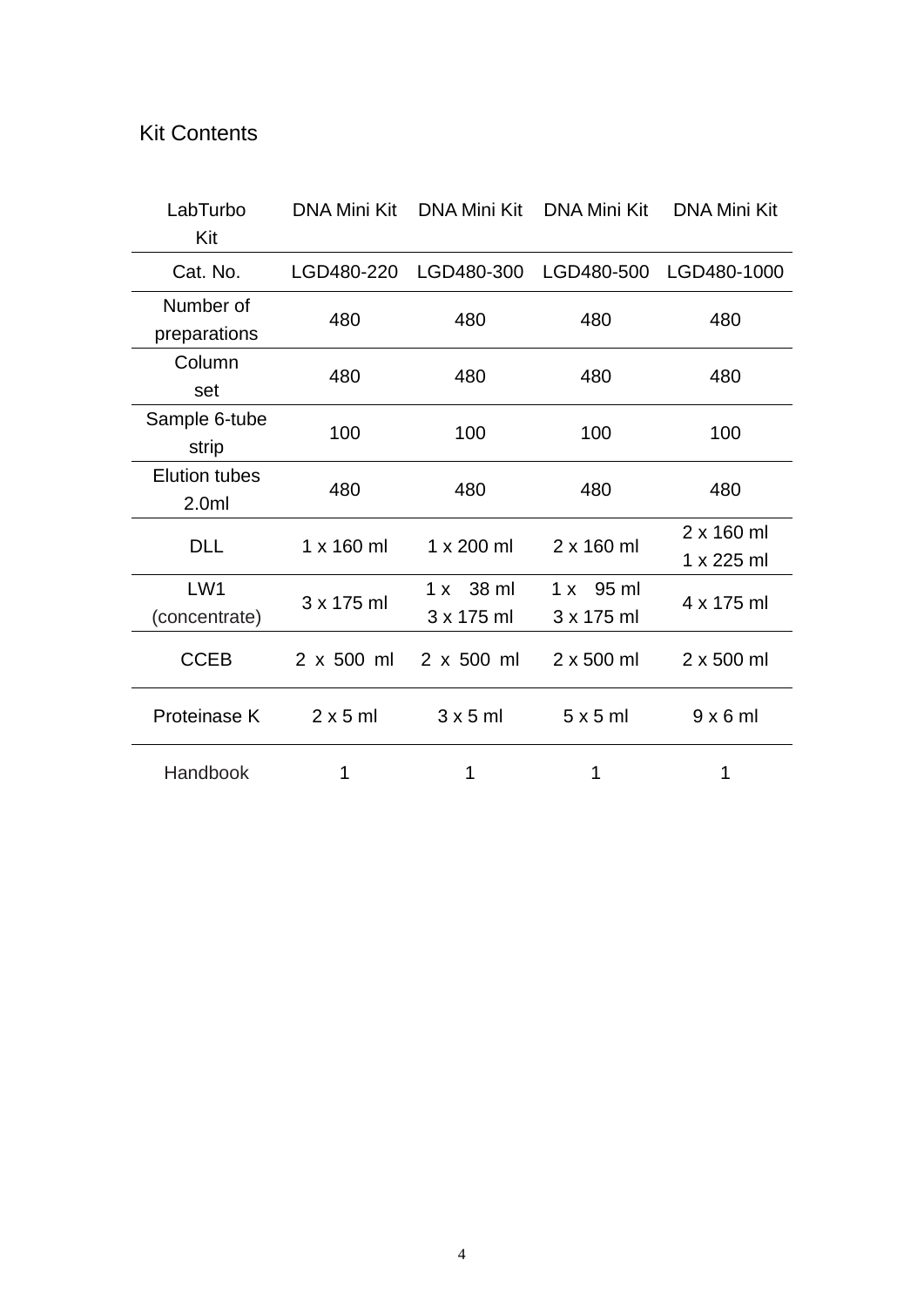| LabTurbo<br>Kit                          | <b>DNA Mini Kit</b>             | <b>DNA Mini Kit</b>             |
|------------------------------------------|---------------------------------|---------------------------------|
| Cat. No.                                 | LGD480-2000                     | 45X-LGD480-2000                 |
| Number of<br>preparations                | 480                             | 480                             |
| Column<br>set                            | 480                             | 480                             |
| Sample 6-tube<br>strip                   | 80                              | 80<br>(Long 6-strip tubes)      |
| <b>Elution tubes</b><br>2.0 <sub>m</sub> | 100                             | 100                             |
| <b>DLL</b>                               | $1 \times 160$ ml<br>2 x 500 ml | $1 \times 160$ ml<br>2 x 500 ml |
| LW <sub>1</sub><br>(concentrate)         | 5 x 175 ml                      | 5 x 175 ml                      |
| <b>CCEB</b>                              | 2 x 500 ml                      | $2 \times 500$ ml               |
| Proteinase K                             | $17 \times 6$ ml                | $17 \times 6$ ml                |
| Handbook                                 | 1                               | 1                               |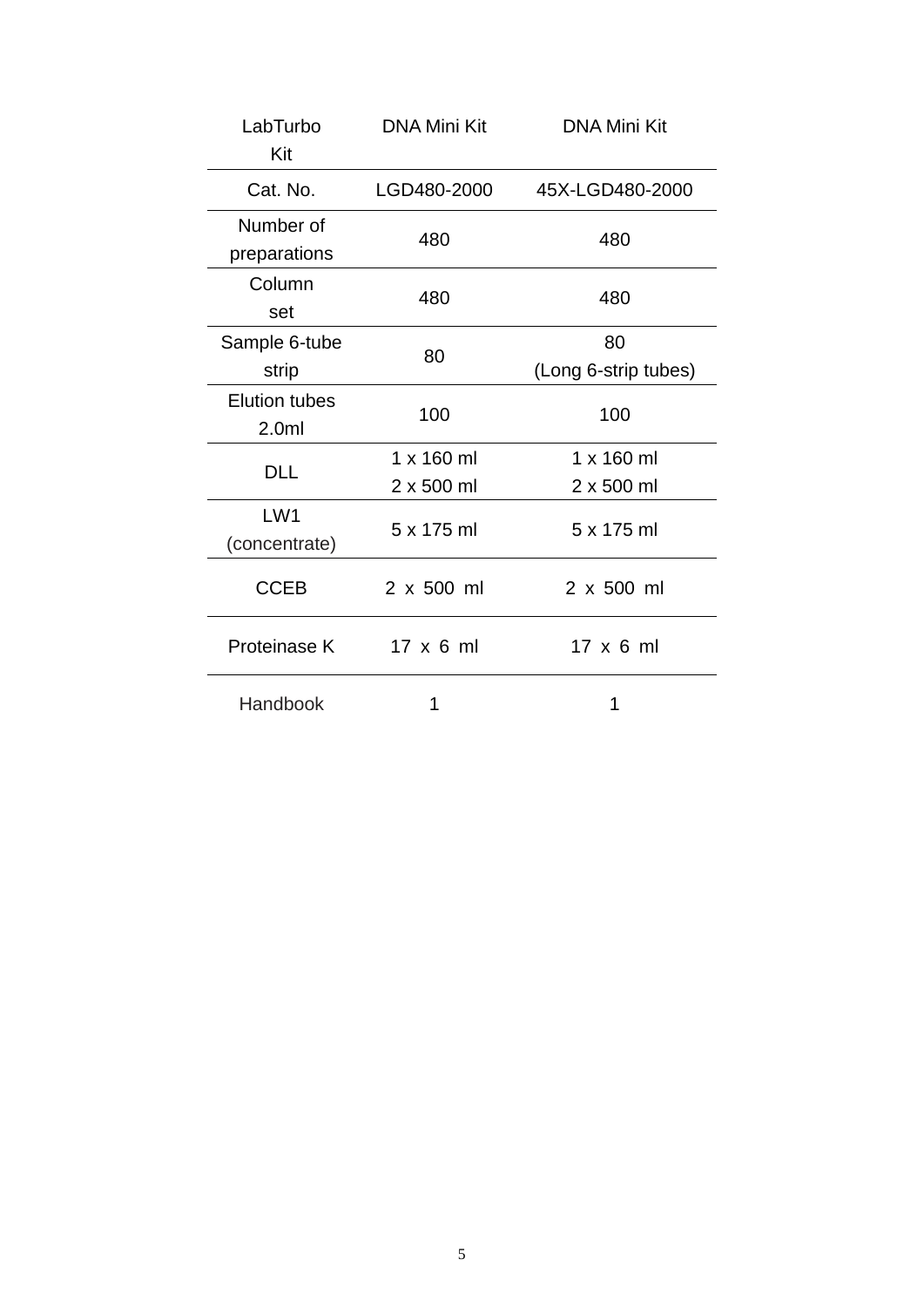| LabTurbo<br>Kit                          |                   | Virus Mini Kit Virus Mini Kit Virus Mini Kit |                                | Virus Mini Kit                         |
|------------------------------------------|-------------------|----------------------------------------------|--------------------------------|----------------------------------------|
| Cat. No.                                 | LVN480-220        | LVN480-300                                   | LVN480-500                     | LVN480-1000                            |
| Number of<br>preparations                | 480               | 480                                          | 480                            | 480                                    |
| Column<br>set                            | 480               | 480                                          | 480                            | 480                                    |
| Sample 6-tube<br>strip                   | 100               | 100                                          | 100                            | 100                                    |
| <b>Elution tubes</b><br>2.0 <sub>m</sub> | 480               | 480                                          | 480                            | 480                                    |
| <b>VLL</b>                               | $1 \times 160$ ml | 1 x 200 ml                                   | 2 x 160 ml                     | 1 x 160 ml<br>2 x 200 ml               |
| LW1<br>(concentrate)                     | 3 x 175 ml        | 1 x 38 m<br>3 x 175 ml                       | $1 \times 95$ ml<br>3 x 175 ml | 4 x 175 ml                             |
| <b>CCEB</b>                              | $2 \times 500$ ml | 2 x 500 ml                                   | 2 x 500 ml                     | 2 x 500 ml                             |
| Proteinase K                             | $2 \times 5$ ml   | $3 \times 5$ ml                              | 5x5m                           | $9 \times 6$ ml                        |
| <b>BE</b> solution                       | $1 \times 1.6$ ml | $1 \times 2.0$ ml                            | $2 \times 1.6$ ml              | $1 \times 1.6$ ml<br>$2 \times 2.0$ ml |
| Handbook                                 | 1                 | 1                                            | 1                              | 1                                      |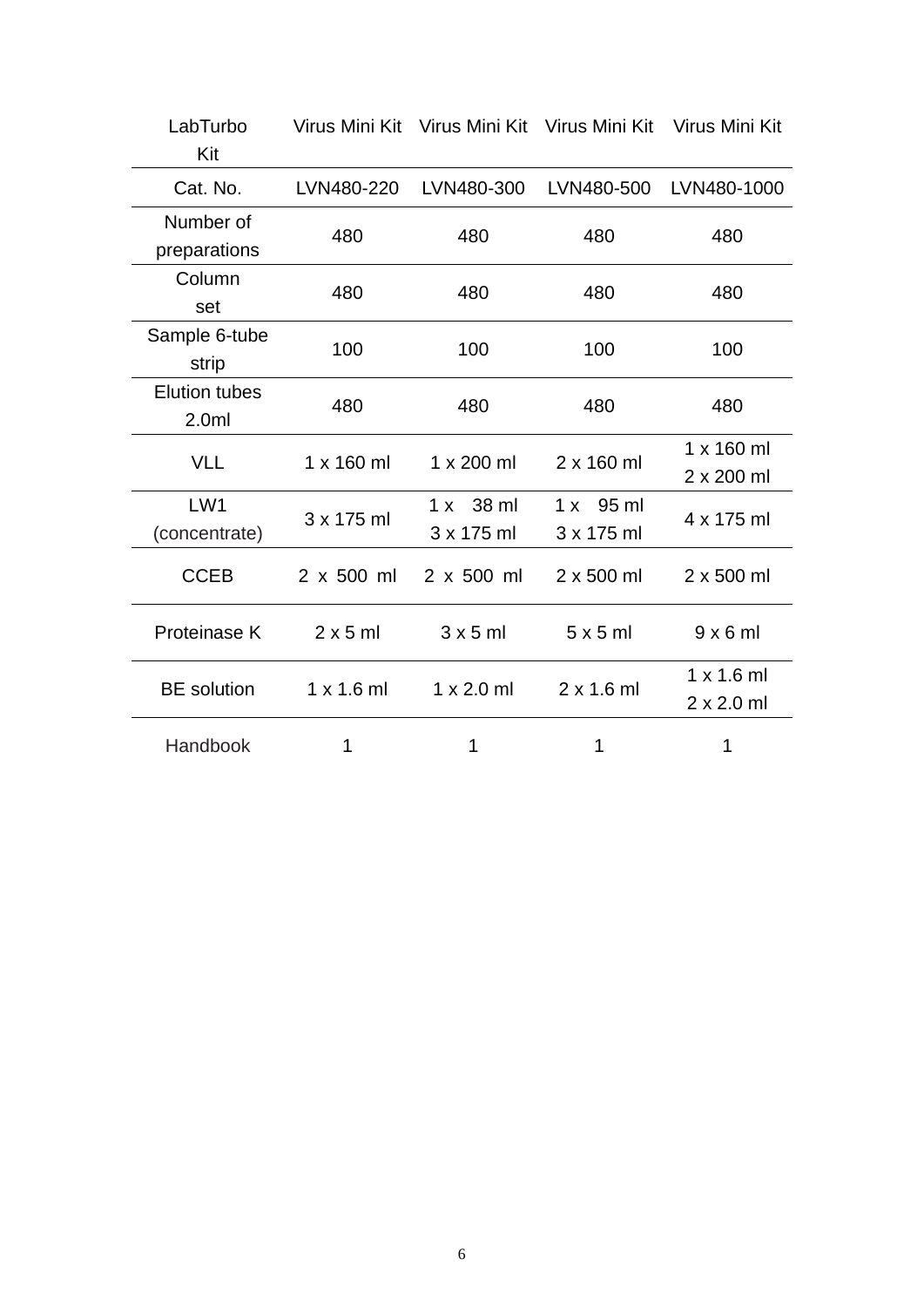| LabTurbo                                 | <b>RNA Mini Kit</b> | <b>RNA Mini Kit</b> |  |
|------------------------------------------|---------------------|---------------------|--|
| Kit                                      |                     |                     |  |
| Cat. No.                                 | LTR480-500          | LTR480-1000         |  |
| Number of                                | 480                 | 480                 |  |
| preparations                             |                     |                     |  |
| Column                                   | 480                 | 480                 |  |
| set                                      |                     |                     |  |
| Filter column                            | 480                 | 480                 |  |
| <b>Collection tube</b>                   | 480                 | 480                 |  |
| Sample 6-tube strip                      | 100                 | 100                 |  |
| <b>Elution tubes</b><br>2.0 <sub>m</sub> | 480                 | 480                 |  |
| <b>RLL</b>                               | 300 ml              | 600 ml              |  |
| LW1                                      | $1 \times 95$ ml    | $1 \times 95$ ml    |  |
| (concentrate)                            | 1 x 175 ml          | 1 x 175 ml          |  |
|                                          | 1 x 200 ml          | 1 x 200 ml          |  |
| <b>CCEB</b>                              | $2 \times 500$ ml   | $2 \times 500$ ml   |  |
| Handbook                                 | 1                   | 1                   |  |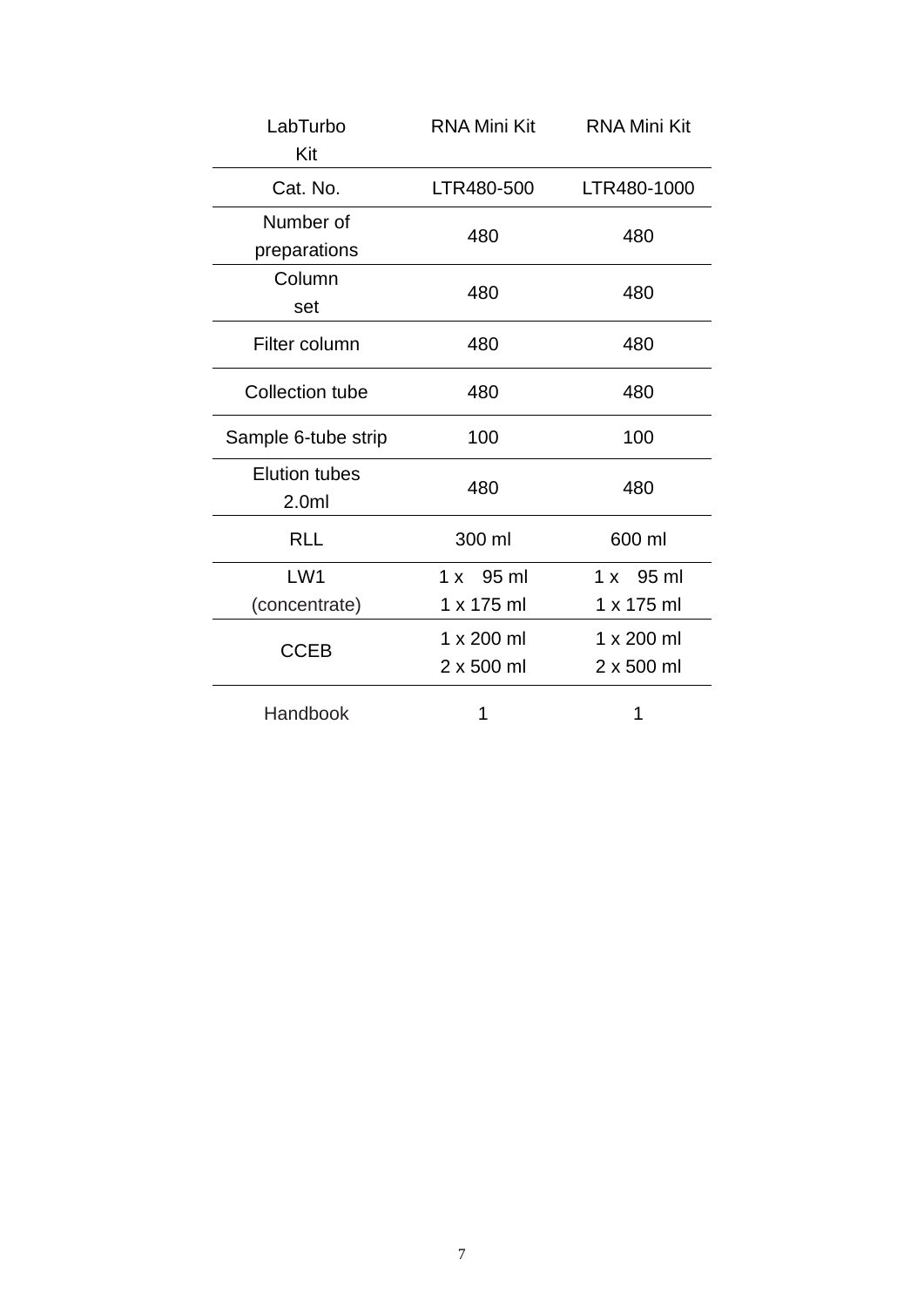| LabTurbo             | <b>Viral DNA/RNA</b> | <b>Viral DNA/RNA</b> | <b>Viral DNA/RNA</b> |
|----------------------|----------------------|----------------------|----------------------|
| Kit                  | Mini Kit             | Mini Kit             | Mini Kit             |
| Cat. No.             | LVX480-300           | LVX480-500           | LVX480-1000          |
| Number of            | 480                  | 480                  | 480                  |
| preparations         |                      |                      |                      |
| Column               | 480                  | 480                  | 480                  |
| set                  |                      |                      |                      |
| Sample 6-tube        | 100                  | 100                  | 100                  |
| strip                |                      |                      |                      |
| <b>Elution tubes</b> | 480                  | 480                  | 480                  |
| 2.0 <sub>m</sub>     |                      |                      |                      |
| <b>VXL</b>           | $2 \times 140$ ml    | $2 \times 160$ ml    | 1 x 160 ml           |
|                      |                      |                      | 2 x 200 ml           |
| <b>BE</b> solution   | $2 \times 1.4$ ml    | $2 \times 1.6$ ml    | $1 \times 1.6$ ml    |
|                      |                      |                      | $2 \times 2.0$ ml    |
| LW <sub>1</sub>      | 1 x 95 ml            | 1 x 95 m             | 2 x 95 ml            |
| (concentrate)        | 3 x 175 ml           | 3 x 175 ml           | 3 x 175 ml           |
| <b>CCEB</b>          | 2 x 500 ml           | 2 x 500 ml           | 2 x 500 ml           |
| Proteinase K         | $3 \times 5$ ml      | 5x5ml                | $9 \times 6$ ml      |
| Handbook             | 1                    | 1                    | 1                    |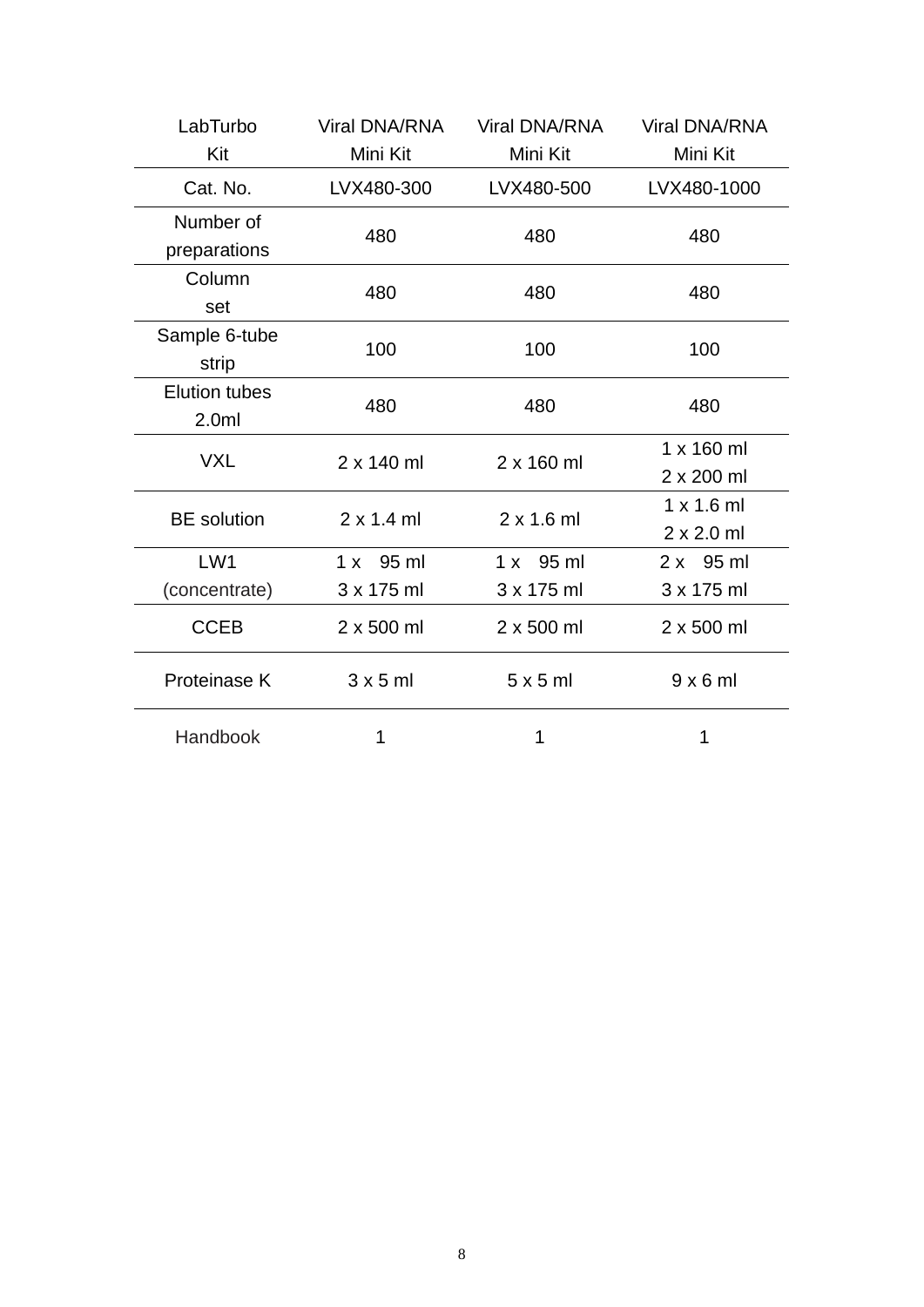# <span id="page-8-0"></span>**Applications**

LabTurbo kits can effectively purify cellular, viral, bacterial, fungal, tissue, plant, and circulation DNA/RNA from a broad range of samples such as blood, blood cells, buffy coat, cultured cells, plasma, serum, culture medium, urine, sputum, stool, bronchoalveolar lavage (BAL), synovial fluids, buccal swab, pharyngeal swab, vaginal swab, forensic samples (cigarette butts; blood stain; straw; tape; chewing gum), fixed tissue (FFPE), plant (rice; wheat; leave; seed), fish, and food products.

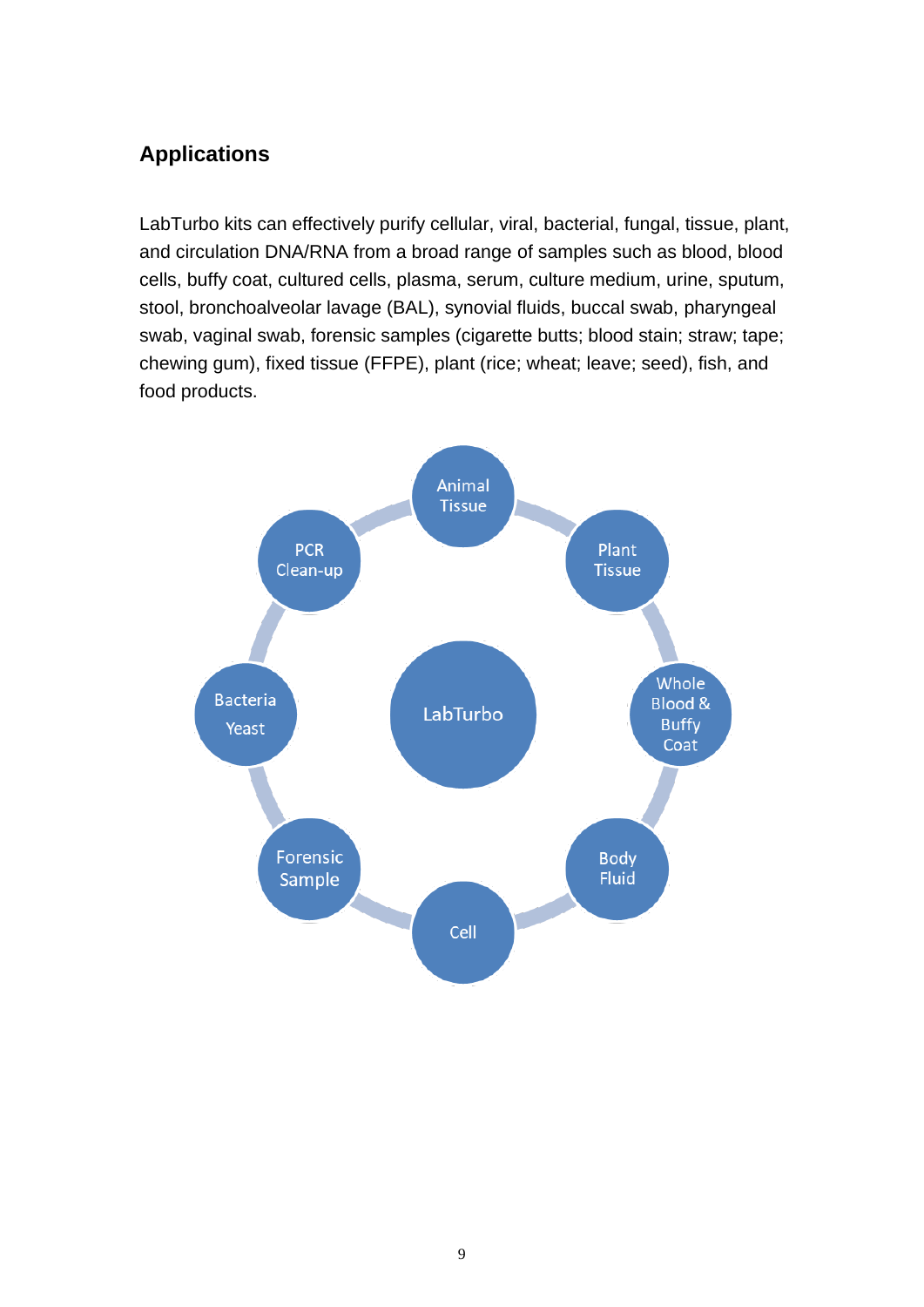

## <span id="page-9-0"></span>**Kit Storage Condition**

All components of the kits including proteinase K can be stored at room temperature  $(15 - 25^{\circ}C)$  for up to one year.

### <span id="page-9-1"></span>**Kit Description**

All LabTurbo Kits use silica membrane-chaotropic technology for purifications of high-quality DNA/RNA from a wide range of samples. The kits are designed for automated processing on LabTurbo 24, 45 and 48 Compact System.

Purified nucleic acids are free of proteins, nucleases, and other impurities. The purified DNA/RNA are ready to use for highly sensitive detection in downstream assays, such as PCR, real-time PCR, NGS, SNP, or other enzymatic reactions.

### <span id="page-9-2"></span>**Quality Control**

LabTurbo Kits are developed by Taigen Bioscience Corporation. The performance of LabTurbo Kits is inspected and tested routinely on a lot-to-lot basis in our QC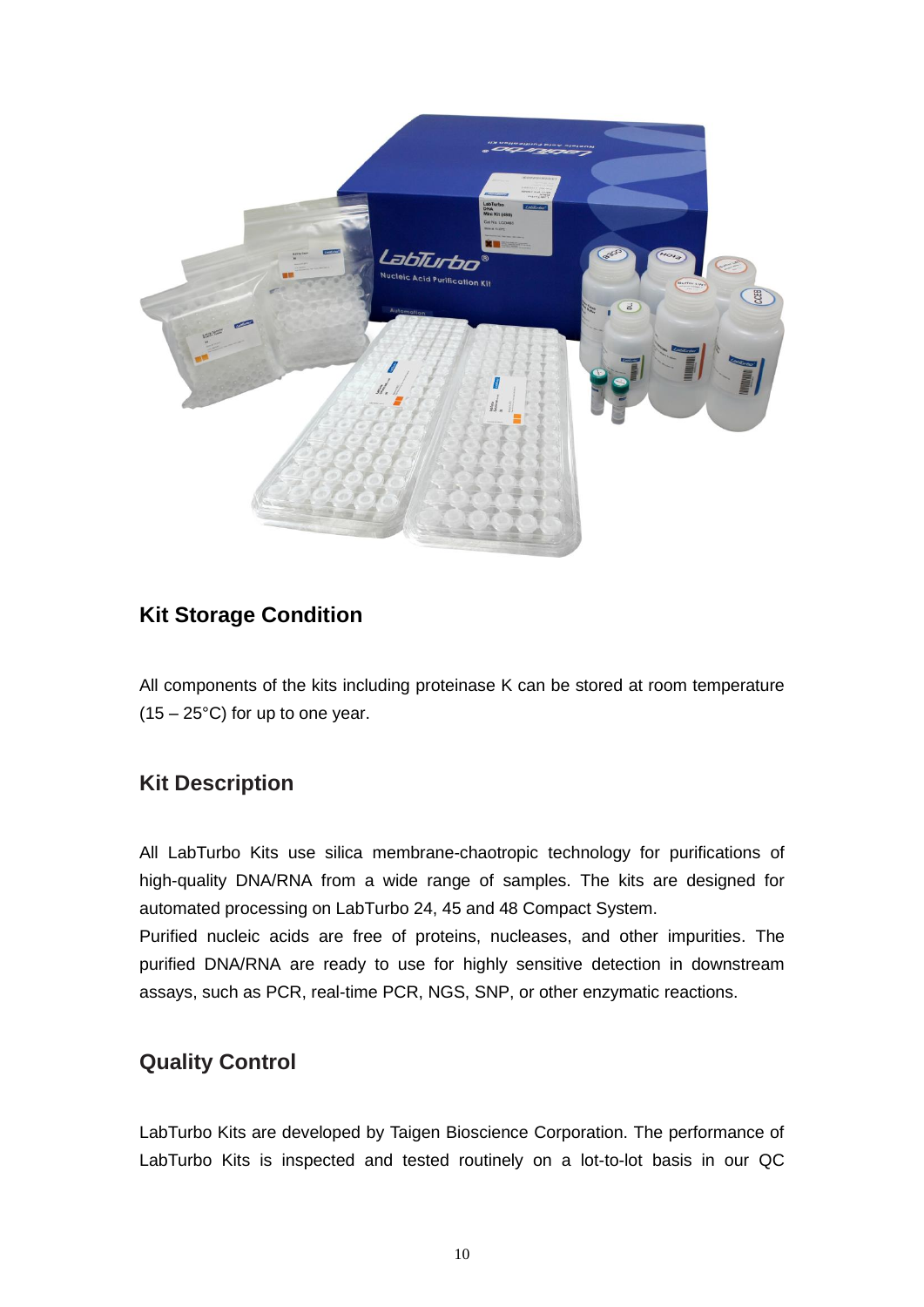laboratory. All components and plastic consumables of LabTurbo Kits are validated by visual, physical, DNase free, RNase free, human genomic DNA free, purity, yield and sensitivity tests, etc. with appropriate sample types, reagents, physical, and biochemical methods prior to the shipments.

### <span id="page-10-0"></span>**Product Use Limitations**

LabTurbo kits are intended for research purposes. Clinical usages should be validated by the users and comply with the regulations and laws of local governments. All the kit components should be handled with care and attention described in this handbook. Waste should be disposed properly in accordance with all local and regional regulations.

### <span id="page-10-1"></span>**Product Warranty**

Taigen Bioscience Corporation guarantees the performance of all products as described in our product manual. It is the user's responsibility to ascertain the suitability of the product for his/her particular use. Taigen Bioscience reserves the rights to alter any product, elements, and ingredients to improve operational simplicity and performance.

### <span id="page-10-2"></span>**Safety Information**

When working with chemicals and potentially infective pathogens, always wear a suitable lab coat, disposable gloves, and protective goggles. Material Safety Data Sheets for all components of LabTurbo Kits can be requested by emailing Taigen Bioscience Corporation.

During the extraction procedures, the waste may contain guanidine salts from Buffers DLL, VLL, VXL, and LW1. Avoid mixing bleach with the waste. If any liquids from the aforementioned buffer spill out, clean with suitable detergent and water. If the spill contains potentially infectious agents, clean the affected areas with 5% bleach.

#### **Buffer DLL, VLL, VXL, and LW1**

Contain guanidine hydrochloride: harmful if swallowed. Irritating to eyes and skin.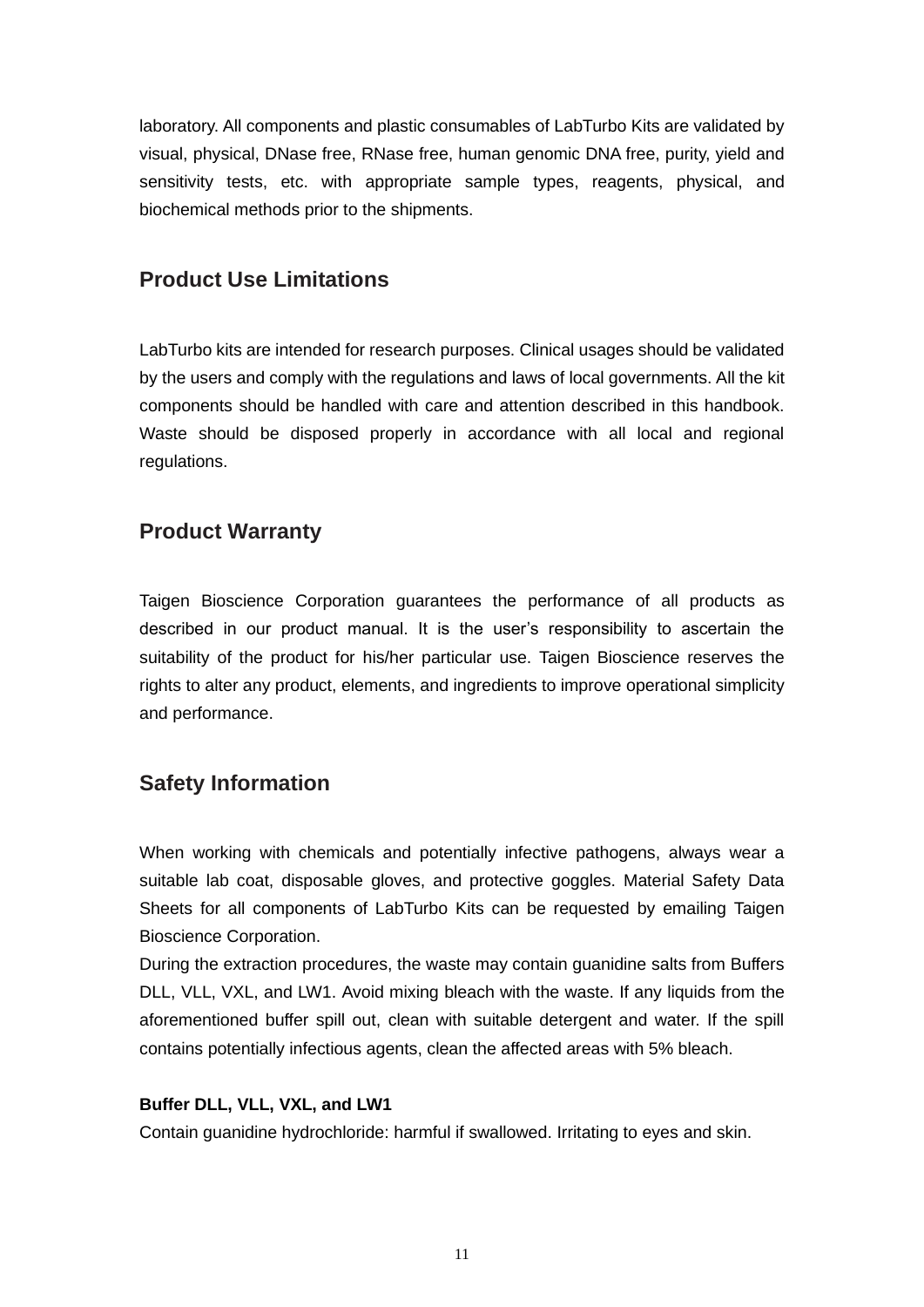#### **Proteinase K**

<span id="page-11-0"></span>Sensitizer, irritant. Please wear suitable protective clothing and gloves.

### **Buffer Preparation Before Using**

#### **Buffer LW1**

Add ethanol (96 – 100%) to a concentrated Buffer LW1, by following the instruction on the bottle, and mark it properly. Between runs, store the reconstituted Buffer LW1 at room temperature (15 – 25°C). Always mix Buffer LW1 by gentle shakes before use.

#### **Buffer VLL / VXL**

Add the instructed amount of BE solution to Buffer VLL / VXL to form the 1% BE solution (v/v) in Buffer VLL / VXL before use. The reconstituted Buffer VLL / VXL can be stored at room temperature  $(15 - 25^{\circ}C)$  for up to two months.

### <span id="page-11-1"></span>**Notifications**

- $\blacksquare$ Proteinase K, DLL buffer and CCEB are all ready to use.
- If any precipitate forms in Buffer DLL/VLL/VXL, dissolve it by incubating at 70°C.
- $\blacksquare$ Both fresh and frozen tissues can be used for RNA extraction. Tissues can be stored at –70°C for several months. Flash-freeze tissues in liquid nitrogen, and immediately transfer to –70°C environments. Do not allow tissues to thaw during weighing or handling prior to disruption in Buffer RLL.
- Ensure that 96-100% EtOH is added to Buffer LW1 concentrate according to the instruction on the LW1 bottle.
- Ensure that the instructed amount of BE solution is added to Buffer VLL / VXL  $\blacksquare$ before use.
- $\blacksquare$ To guarantee that all the automation processes are accurately executed, please use the sample tube and elution tube supplied in the kit; **It is not allowed to use other tubes.**
- All centrifugation steps are carried out at room temperature, if necessary.
- Read the user manual carefully before using LabTurbo workstation.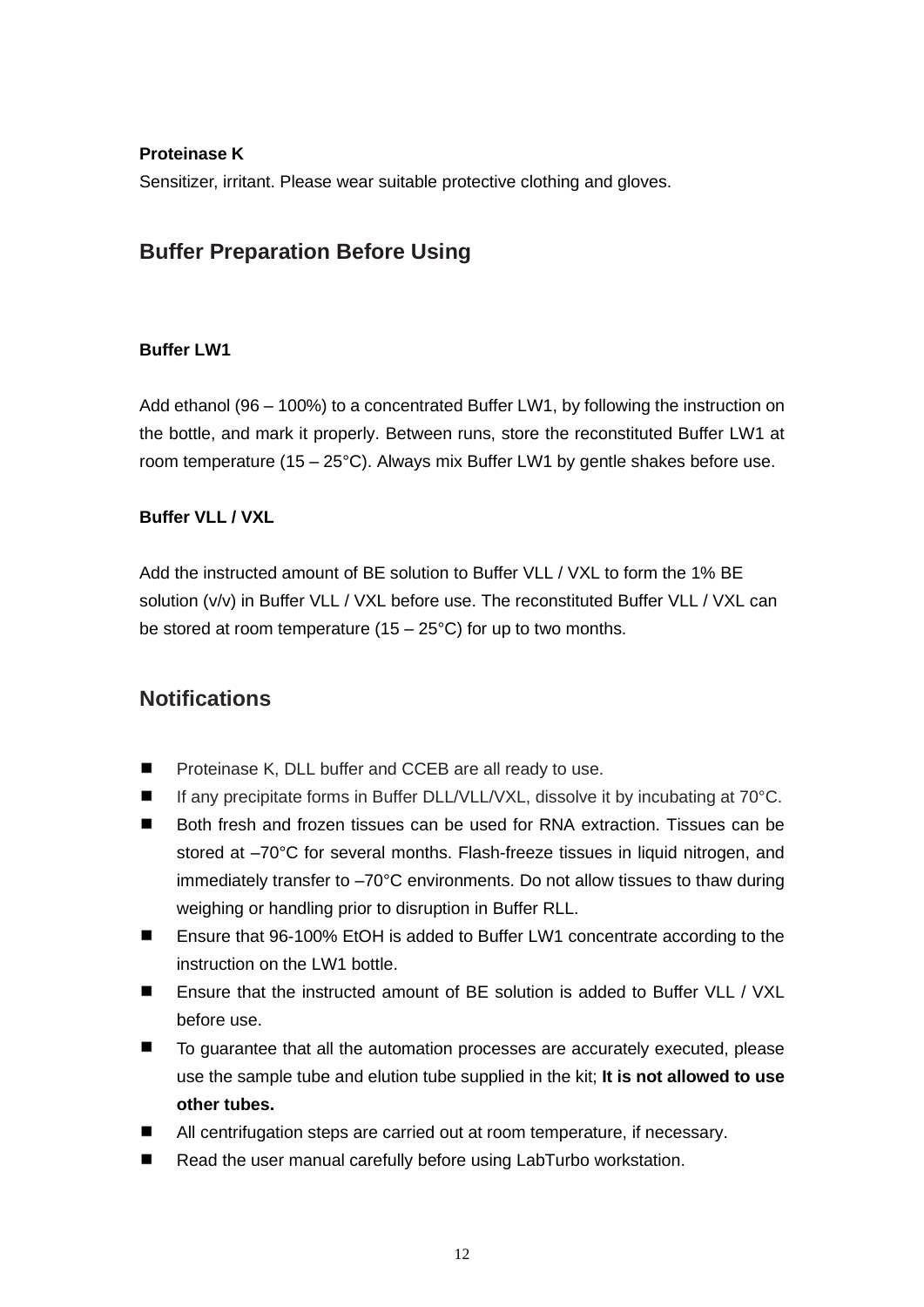<span id="page-12-0"></span> $\blacksquare$ The plastic consumables and reagents are not intended to be reused.

# **Equipment and Reagents Supplied by User**

- $\blacksquare$ LabTurbo automated nucleic acid purification system - LabTurbo 48 Compact System
- $\blacksquare$ LabTurbo robotic filtered tips (1100 µl) cat. No. S0550
- $\blacksquare$ 96-100% Ethanol
- $\blacksquare$ LTL (offered separately; for tissue DNA lysis)
- β-mercaptoethanol (for RNA extraction)  $\blacksquare$
- $\blacksquare$ DNase I (for RNA extraction)
- $\blacksquare$ Homogenizer (for tissue/plant samples)

### <span id="page-12-1"></span>**Sample Preparations**

If you intend to process the following sample type(s), please contact us or your local distributor for sample preparation procedures.

- $\blacksquare$ Human/animal tissues
- $\blacksquare$ Human serum/plasma
- $\blacksquare$ Frozen human whole blood
- $\blacksquare$ Human buffy coat
- $\blacksquare$ Cultured cell
- $\blacksquare$ Oral swab/Genital swab
- $\blacksquare$ Forensic samples (Cigarette butt, swab, straw, glove, etc)
- $\blacksquare$ Gram-negative bacteria in urine
- $\blacksquare$ Bronchoaveolar lavage (BAL) fluid
- $\blacksquare$ Formalin-fixed, paraffin embedded tissue (FFPE)
- $\blacksquare$ Sputum
- $\blacksquare$ Stool
- Vaccine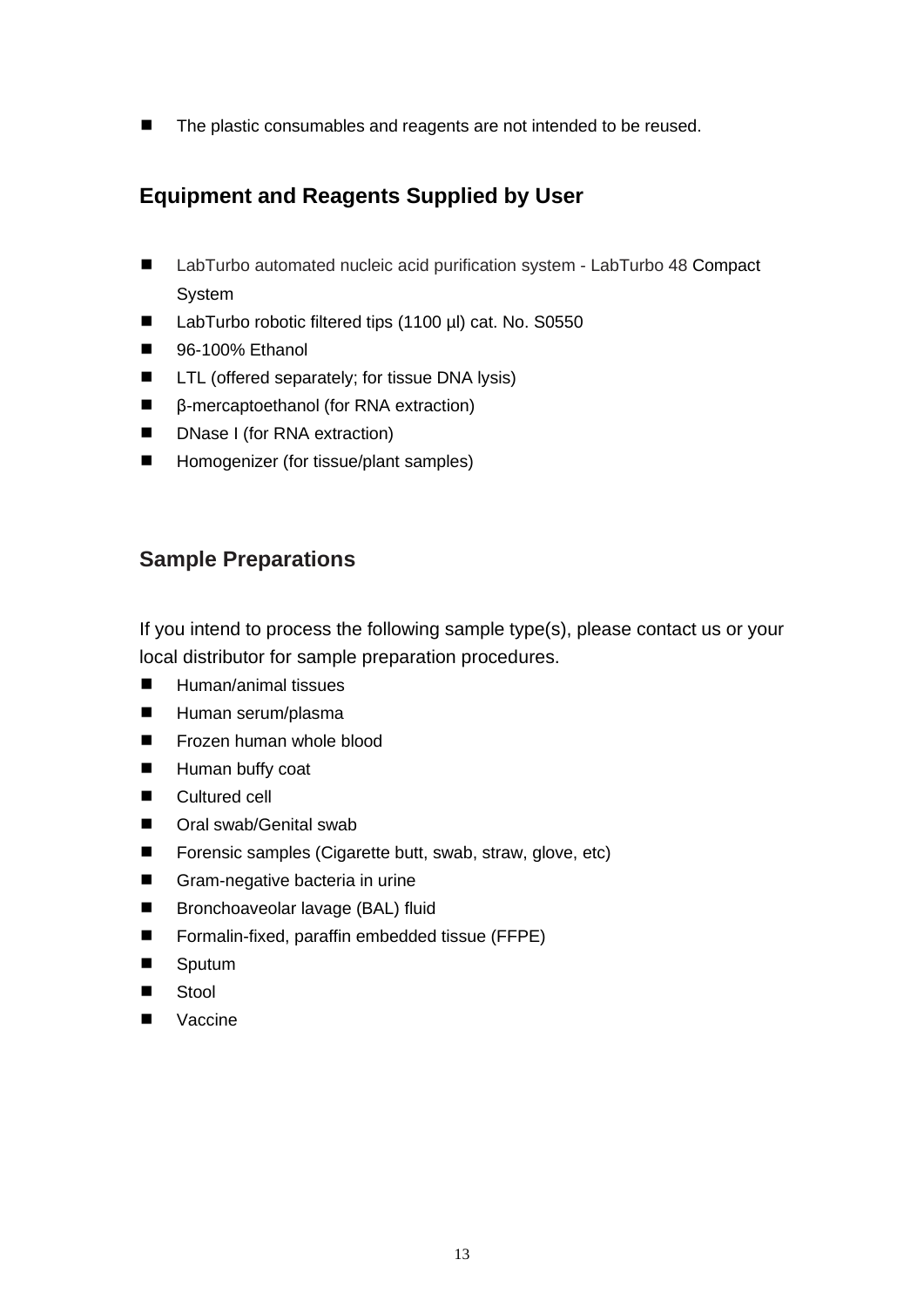# <span id="page-13-0"></span>**Performance of the Devices**

| Sample type                       | Input amount | Yield          | <b>Concentration</b> |
|-----------------------------------|--------------|----------------|----------------------|
|                                   |              |                | (For 100 µI Elution) |
| Human whole blood                 | 220 µl       | $3-8 \mu g$    | 30-80 ng/µl          |
| Human whole blood                 | $300$ $\mu$  | $4 - 10$ µg    | 40-100 ng/µl         |
| Human whole blood                 | 500 µl       | $6-15$ µg      | 60-150 ng/µl         |
| Human whole blood                 | 1000 µl      | $15 - 45$ µg   | 150-450 ng/µl        |
| Human whole blood                 | 2000 µl      | 35-100 µg      | 350-1000 ng/µl       |
| Mouse liver (10 mg)               | $300$ µl     | $20 - 40$ µg   | 200-400 ng/µl        |
| Mouse lung (25 mg)                | $300$ µl     | $7 - 13 \mu g$ | 70-130 ng/µl         |
| Mouse tail (0.5-1cm)              | $300$ µl     | $4 - 10 \mu g$ | 40-100 ng/µl         |
| Mouse stool (30 mg)               | $300$ µl     | $10-50 \mu g$  | 100-500 ng/µl        |
| Culture cell (5 x 10 <sup>6</sup> | $300$ $\mu$  | $20 - 30$ µg   | 200-300 ng/µl        |
| cells)                            |              |                |                      |
| Rice leaf (20 mg)                 | $300$ $\mu$  | $4-8$ µg       | 40-80 ng/µl          |
| Oil palm leaf (50 mg)             | 300 µl       | $1.5 - 4.5$ µg | 15-45 ng/µl          |

### <span id="page-13-1"></span>**Genomic DNA recovery performance evaluation (for DNA Mini Kit):**

### **Total RNA recovery performance evaluation (for RNA Mini Kit):**

| Sample type           | Input amount | Yield         | Concentration        |
|-----------------------|--------------|---------------|----------------------|
|                       |              |               | (For 100 µl Elution) |
| Human whole blood     | 500 µl       | $3-6$ $\mu$ g | $30-60$ ng/µl        |
| (from 1ml)            |              |               |                      |
| Human whole blood     | 1000 µl      | $5-12 \mu g$  | 50-120 ng/µl         |
| (from 3ml)            |              |               |                      |
| Arabidopsis leaf (100 | $1000$ µl    | $30 - 45$ µg  | 300-450 ng/µl        |
| mg)                   |              |               |                      |
| Mouse liver (10 mg)   | 1000 µl      | $20 - 40$ µg  | 200-400 ng/µl        |
| Chicken liver (10 mg) | 1000 µl      | $10-20 \mu g$ | 100-200 ng/µl        |
| Mouse muscle (15      | 1000 µl      | $5 - 15$ µg   | 50-150 ng/µl         |
| mg)                   |              |               |                      |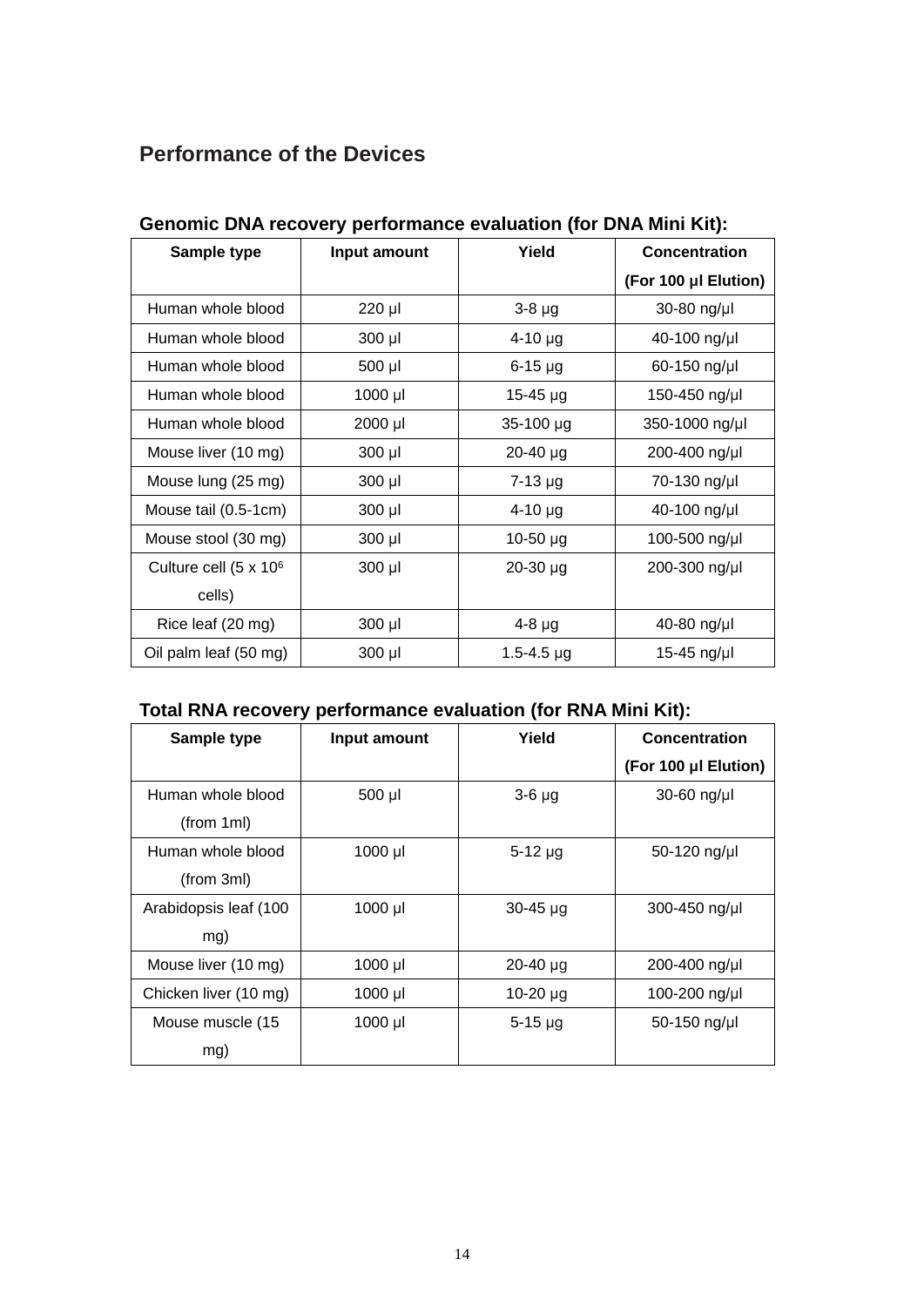### **Viral DNA/RNA recovery performance evaluation (for Viral DNA/RNA Mini Kit and Virus Mini Kit):**

| Sample type | Input amount | Target     | qPCR CT value |
|-------------|--------------|------------|---------------|
| Serum       | 220 µl       | <b>HBV</b> | 24.5          |
| Serum       | $300$ $\mu$  | <b>HBV</b> | 24.2          |
| Serum       | $500$ µl     | <b>HBV</b> | 23.2          |
| Serum       | 1000 µl      | HBV        | 22.4          |

(Using same HBV origin for testing different input amount, HBV concentration=5x10<sup>5</sup> IU/ml)

(Using same HCV origin for testing different input amount, HCV concentration=5.2x10<sup>4</sup> IU/ml)

| Sample type | Input amount | <b>Target</b> | qPCR CT value |
|-------------|--------------|---------------|---------------|
| Serum       | 220 µl       | <b>HCV</b>    | 29.3          |
| Serum       | 300 µl       | <b>HCV</b>    | 29.1          |
| Serum       | 500 µl       | <b>HCV</b>    | 28.4          |
| Serum       | $1000$ µl    | HCV           | 27.5          |

|                     | Limit of detection of HCV analysis |                           |                 |  |
|---------------------|------------------------------------|---------------------------|-----------------|--|
| Viral load (IU/ml)  | <b>Replicates</b>                  | <b>Positive detection</b> | <b>Positive</b> |  |
|                     |                                    |                           | percentage (%)  |  |
| 25                  | 63                                 | 63                        | 100.0           |  |
| 20                  | 63                                 | 62                        | 98.4            |  |
| 15                  | 63                                 | 60                        | 95.2            |  |
| 10                  | 63                                 | 61                        | 96.8            |  |
| 7.5                 | 63                                 | 56                        | 88.9            |  |
| 5                   | 63                                 | 48                        | 76.2            |  |
| Probit analysis 95% |                                    | Viral load 10 IU/ml       |                 |  |

The limit of detection of HCV was used to evaluate the performance of the LVX viral DNA/RNA extraction kit. The performance of the device is listed below:

The limit of detection of HCV using the device is determined to be 10 IU/ml.

### **Interfering Substances Study**

An interfering substance study was performed to evaluate the interference of the presence of various common interfering substances. The study results indicate that the following interfering substances do not affect the performance of the devices: EDTA(17 µmol/L), Heparin(15 U/mL), Citrate(1.6 %), Hemoglobin(2 g/L),